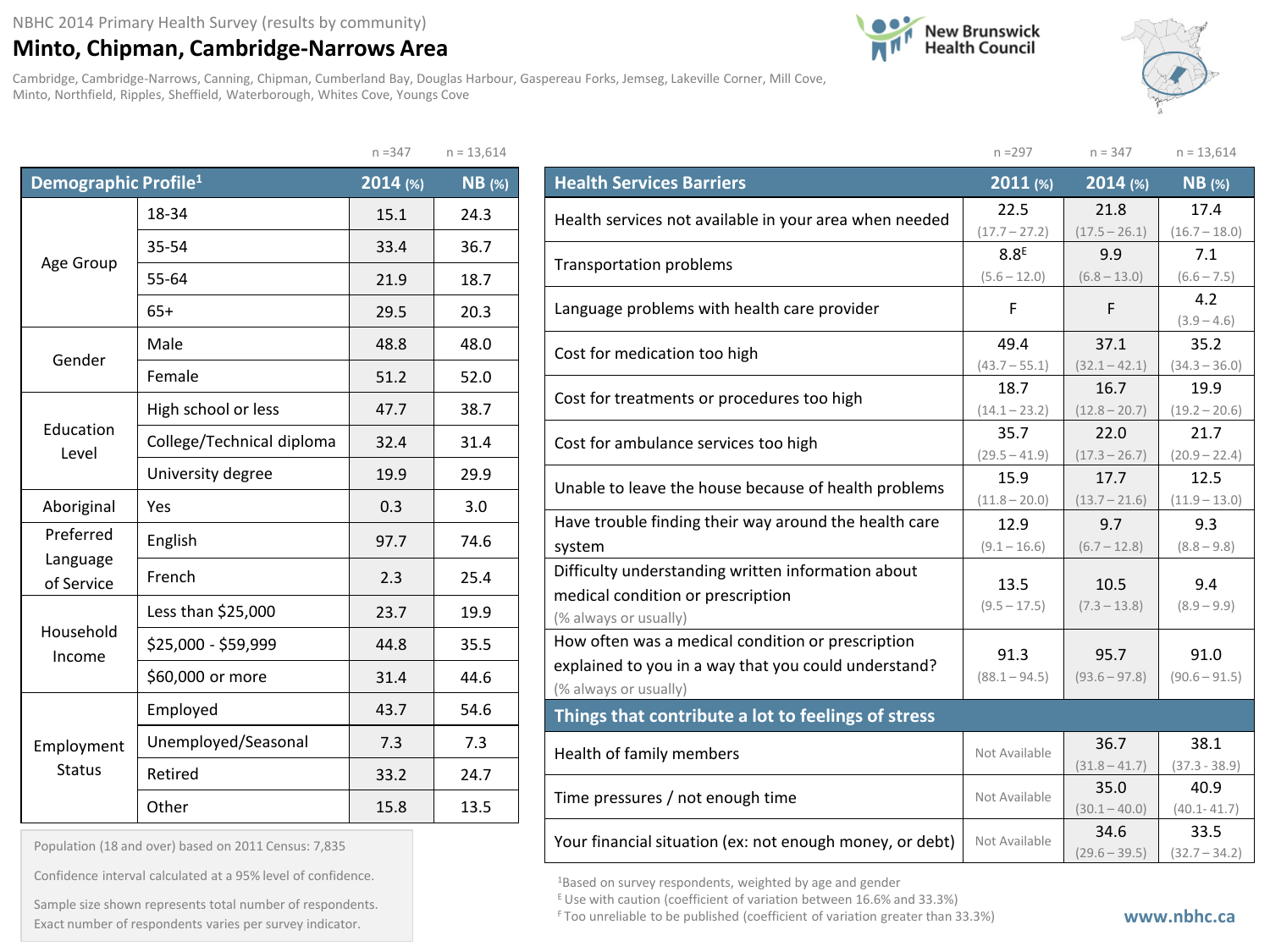## **Minto, Chipman, Cambridge-Narrows Area**

 $\uparrow$  = Higher than 2011 results

 $\mathbf{\Psi}$  = Lower than 2011 results

| $n = 297$ | $n = 347$ | $n = 347$ | $n = 13,614$ |
|-----------|-----------|-----------|--------------|

|                                                  | $n = 297$        | $n = 347$        | $n = 13,614$    |  |
|--------------------------------------------------|------------------|------------------|-----------------|--|
| <b>Health Profile</b>                            | 2011(%)          | 2014 (%)         | <b>NB</b> (%)   |  |
| Self-rated Health (% very good or excellent)     | 45.4             | 37.9             | 50.5            |  |
|                                                  | $(39.7 - 51.1)$  | $(32.9 - 42.9)$  | $(49.6 - 51.3)$ |  |
| Self-rated mental or emotional health            | Not Available    | 54.6             | 65.4            |  |
| (% very good or excellent)                       |                  | $(49.5 - 59.7)$  | $(64.6 - 66.2)$ |  |
| "My health largely depends on how well I take    | 52.0             | 53.6             | 55.2            |  |
| care of myself" (% strongly agree)               | $(46.3 - 57.7)$  | $(48.4 - 58.7)$  | $(54.4 - 56.0)$ |  |
| Number of prescription medications taken on a    | $13.1^E$         | 19.6             | 15.2            |  |
| regular basis <sup>3</sup> (%6 or more)          | $(8.7 - 17.5)$   | $(14.9 - 24.3)$  | $(14.5 - 15.9)$ |  |
| Discuss regularly with a health professional on  |                  |                  |                 |  |
| improving health or preventing illness           | 30.5             | 34.2             | 25.4            |  |
| (% always or usually)                            | $(25.1 - 35.9)$  | $(29.2 - 39.1)$  | $(24.7 - 26.1)$ |  |
| How long have you been seeing the same family    | 79.4             | 78.2             | 73.0            |  |
| doctor? (% 5 years or more)                      | $(74.8 - 84.0)$  | $(73.7 - 82.7)$  | $(72.2 - 73.7)$ |  |
| Are you limited in doing activities because of a |                  |                  |                 |  |
| physical or mental condition, or a health        | Not<br>Available | 35.2             | 22.1            |  |
| problem? (% yes)                                 |                  | $(30.3 - 40.1)$  | $(21.4 - 22.8)$ |  |
| <b>Memory Loss</b>                               |                  |                  |                 |  |
| Someone in household has a memory problem        | Not              | 15.1             | 9.9             |  |
|                                                  | Available        | $(11.4 - 18.8)$  | $(9.4 - 10.4)$  |  |
| that interferes with day to day function         | Not              | 4.5 <sup>E</sup> | 3.9             |  |
|                                                  | Available        | $(2.3 - 6.6)$    | $(3.6 - 4.2)$   |  |
| <b>Health Behaviours</b>                         |                  |                  |                 |  |
| Eating fruits and vegetables                     | Not Available    | 45.4             | 50.4            |  |
| (% 5 portions or more a day)                     |                  | $(40.3 - 50.5)$  | $(49.5 - 51.2)$ |  |
| Moderate or vigorous physical activity           | Not Available    | 55.8             | 49.0            |  |
| (% at least 2 1/2 hours a week)                  |                  | $(50.7 - 60.9)$  | $(48.1 - 49.8)$ |  |
| Current smoker                                   | Not Available    | 19.7             | 19.2            |  |
| (% daily or occasional)                          |                  | $(15.6 - 23.8)$  | $(18.5 - 19.8)$ |  |
| Unhealthy weight                                 | Not Available    | 41.8             | 30.8            |  |
| (% obese)                                        |                  | $(36.6 - 47.0)$  | $(30.0 - 31.6)$ |  |

| <b>Chronic Health</b><br>Conditions <sup>1</sup> | $2011$ (%)        | $2014$ (%)       | $2014^2$ (#) | <b>NB</b> (%)   |
|--------------------------------------------------|-------------------|------------------|--------------|-----------------|
| One or more chronic                              | 68.5              | 70.5             | 5,525        | 61.6            |
| health conditions <sup>3</sup>                   | $(63.2 - 73.8)$   | $(65.8 - 75.2)$  |              | $(60.8 - 62.4)$ |
| High blood pressure                              | 31.7              | 33.6             | 2,635        | 27.0            |
|                                                  | $(26.5 - 36.9)$   | $(28.8 - 38.5)$  |              | $(26.2 - 27.7)$ |
| Arthritis                                        | 28.3              | 26.2             | 2,054        | 17.4            |
|                                                  | $(23.3 - 33.4)$   | $(21.7 - 30.8)$  |              | $(16.8 - 18.0)$ |
| Gastric Reflux (GERD)                            | 19.1              | 19.4             | 1,518        | 16.4            |
|                                                  | $(14.7 - 23.5)$   | $(15.3 - 23.5)$  |              | $(15.8 - 17.0)$ |
| Chronic pain                                     | 17.7              | 17.2             | 1,350        | 14.0            |
|                                                  | $(13.5 - 22.0)$   | $(13.3 - 21.1)$  |              | $(13.5 - 14.6)$ |
| Depression                                       | 10.0 <sup>E</sup> | 14.9             | 1,168        | 14.9            |
|                                                  | $(6.7 - 13.4)$    | $(11.2 - 18.6)$  |              | $(14.3 - 15.5)$ |
| <b>Diabetes</b>                                  | 12.6              | 14.3             | 1,123        | 10.7            |
|                                                  | $(8.9 - 16.3)$    | $(10.7 - 17.9)$  |              | $(10.1 - 11.2)$ |
| Heart disease                                    | 8.5E              | 13.2             | 1,033        | 8.3             |
|                                                  | $(5.4 - 11.7)$    | $(9.7 - 16.7)$   |              | $(7.9 - 8.8)$   |
| Asthma                                           | 12.2              | 12.6             | 985          | 11.8            |
|                                                  | $(8.5 - 15.8)$    | $(9.2 - 16.0)$   |              | $(11.3 - 12.4)$ |
| Cancer                                           | 7.1 <sup>E</sup>  | 9.7              | 761          | 8.3             |
|                                                  | $(4.2 - 10.0)$    | $(6.7 - 12.8)$   |              | $(7.8 - 8.7)$   |
| Emphysema or COPD                                | F                 | 4.7 <sup>E</sup> | 370          | 3.0             |
|                                                  |                   | $(2.5 - 6.9)$    |              | $(2.7 - 3.3)$   |
| Mood disorder other                              | F                 | 3.2 <sup>E</sup> | 250          | 3.0             |
| than depression                                  |                   | $(1.4 - 5.0)$    |              | $(2.7 - 3.2)$   |
| Stroke                                           | F                 | 2.9 <sup>E</sup> | 229          | 2.5             |
|                                                  |                   | $(1.2 - 4.7)$    |              | $(2.2 - 2.8)$   |

Confidence interval calculated at a 95% level of confidence.

Symbols  $\bigwedge$  and  $\bigvee$  indicate a statistically significant difference at the 95% level of confidence.

Sample size shown represents total number of respondents. Exact number of respondents varies per survey indicator.

<sup>1</sup> Self-reported based on survey respondents

<sup>2</sup> Estimated number of citizens who have the selected chronic health condition

<sup>3</sup> Among the twelve chronic health conditions listed in table located at the right of this page.

 $E$  Use with caution (coefficient of variation between 16.6% and 33.3%)

F Too unreliable to be published (coefficient of variation greater than 33.3%)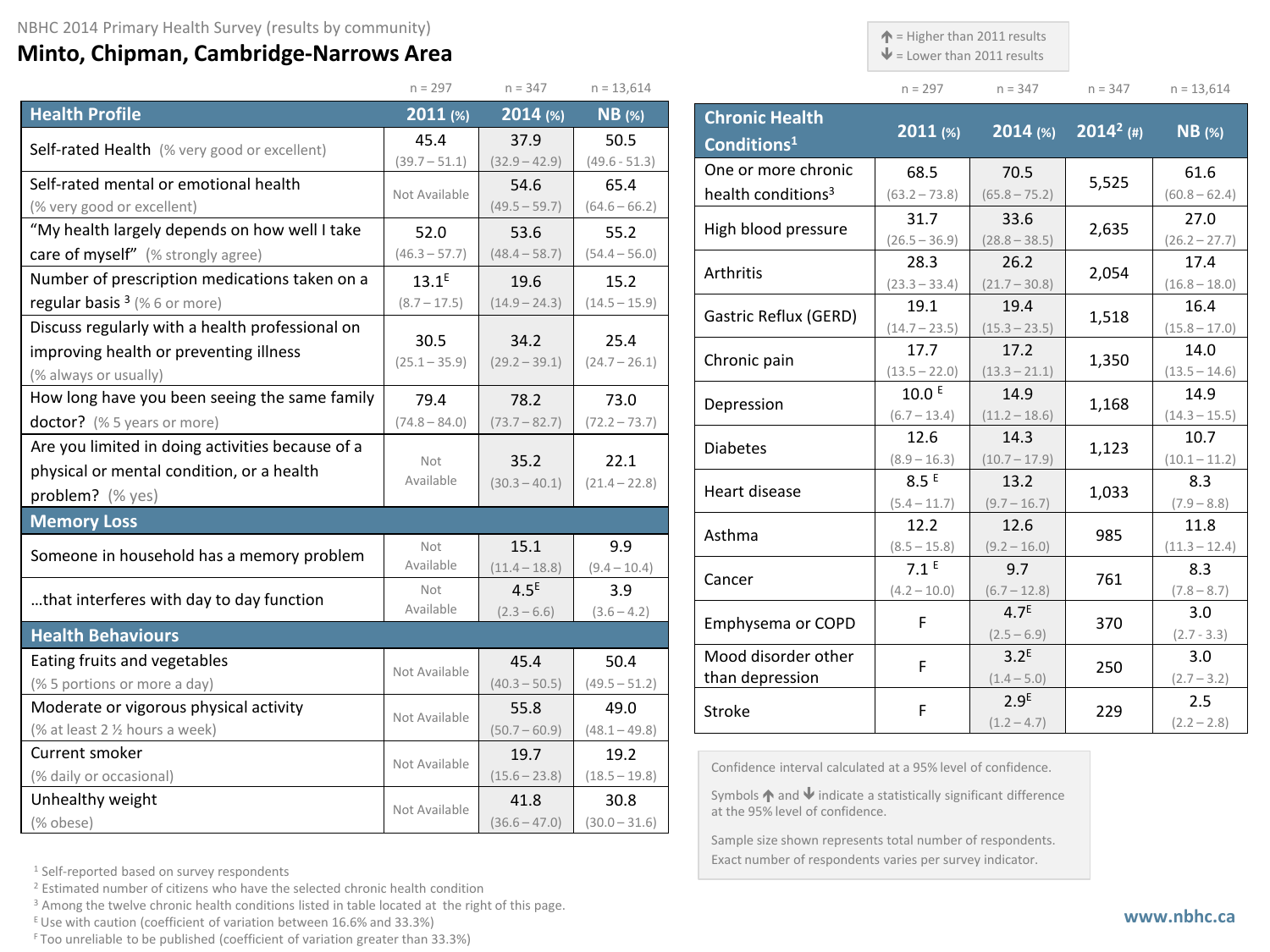|       | NBHC 2014 Primary Health Survey (results by community)<br>Minto, Chipman, Cambridge-Narrows Area                                                                                          |                   |                             | $B =$ Better than 2011 results<br>$W =$ Worse than 2011 results |                                     |                         |                         |
|-------|-------------------------------------------------------------------------------------------------------------------------------------------------------------------------------------------|-------------------|-----------------------------|-----------------------------------------------------------------|-------------------------------------|-------------------------|-------------------------|
|       |                                                                                                                                                                                           |                   |                             | $n = 297$                                                       | $n = 347$                           | 1 to 33                 | $n=13,614$              |
|       | <b>Primary Health Indicator</b>                                                                                                                                                           |                   |                             | 2011                                                            | 2014                                | Rank $^2$               | <b>NB</b>               |
|       | <b>Accessibility</b><br>The ability of patients/clients to obtain care/service at the right place and the right time, based on respective needs, in the official language of their choice |                   |                             |                                                                 |                                     |                         |                         |
| $A-1$ | Has a personal family doctor (% yes)                                                                                                                                                      |                   |                             | 95.1<br>$(92.6 - 97.6)$                                         | 90.6<br>$(87.6 - 93.6)$             | 25                      | 92.1<br>$(91.7 - 92.5)$ |
| $A-2$ | Calling family doctor's office during regular practice hours (% very easy or somewhat easy)                                                                                               |                   |                             | 83.0<br>$(78.6 - 87.4)$                                         | 90.9<br>B.<br>$(87.7 - 94.1)$       | $\overline{2}$          | 78.3<br>$(77.6 - 79.0)$ |
| $A-3$ | Family doctor has extended office hours (after 5pm or on weekends) (% yes)                                                                                                                |                   | Not available               | 13.3<br>$(9.6 - 17.0)$                                          | 20                                  | 16.2<br>$(15.6 - 16.8)$ |                         |
| $A-4$ | Family doctor has an after-hour arrangement when office is closed (% yes)                                                                                                                 |                   | 12.6<br>$(8.7 - 16.5)$      | 14.2<br>$(10.4 - 18.0)$                                         | 17                                  | 18.2<br>$(17.5 - 18.9)$ |                         |
| $A-5$ |                                                                                                                                                                                           |                   | (% on same day or next day) | 31.6<br>$(26.2 - 37.0)$                                         | 32.1<br>$(26.8 - 37.4)$             | 13                      | 30.1<br>$(29.3 - 30.9)$ |
|       | How quickly appointment can be made with family doctor                                                                                                                                    | (% within 5 days) |                             | 64.6<br>$(59.0 - 70.2)$                                         | 66.5<br>$(61.2 - 71.8)$             | 8                       | 60.3<br>$(59.4 - 61.2)$ |
| $A-6$ | Nurse working with family doctor who is regularly involved in health care $(\%$ yes)                                                                                                      |                   |                             | 39.6<br>$(34.0 - 45.1)$                                         | 34.1<br>$(28.9 - 39.3)$             | $\overline{7}$          | 27.5<br>$(26.7 - 28.3)$ |
| $A-7$ | Has access to a primary health team <sup>3</sup> (% yes)                                                                                                                                  |                   |                             | 45.4<br>$(39.7 - 51.1)$                                         | 33.9<br><b>W</b><br>$(29.0 - 38.8)$ | 10                      | 28.5<br>$(27.8 - 29.2)$ |
| $A-8$ | Wait time at the hospital emergency department (% less than 4 hours)                                                                                                                      |                   |                             | 81.0<br>$(73.8 - 88.2)$                                         | 90.1<br>$(85.3 - 94.9)$             | $\overline{2}$          | 73.9<br>$(72.7 - 75.1)$ |
|       | How often citizens received the health care service they needed in the                                                                                                                    |                   | English $4$                 | 99.1<br>$(98.0 - 100.0)$                                        | 97.4<br>$(95.7 - 99.1)$             |                         | 95.2<br>$(94.8 - 95.6)$ |
| $A-9$ | official language of their choice<br>(% who always received service in language of preference)                                                                                            |                   | French <sup>4</sup>         | F                                                               | F.                                  |                         | 72.6<br>$(71.0 - 74.2)$ |

 $2$  Indicator rank across 33 communities, from best (1) to worst (33)

<sup>3</sup> Primary health team: Has access to a family doctor and has access to either a nurse practitioner or a nurse or other health professionals at their family doctor's office

<sup>4</sup> Preferred language of service as indicated by respondent in the survey

 $E$  Use with caution (coefficient of variation between 16.7% and 33.3%)

<sup>F</sup> Too unreliable to be published (coefficient of variation greater than 33.3%)

Confidence interval calculated at a 95% level of confidence.

Symbols **B** and **W** indicate a statistically significant difference at the 95% level of confidence.

Sample size shown represents total number of respondents. Exact number of respondents varies per survey indicator.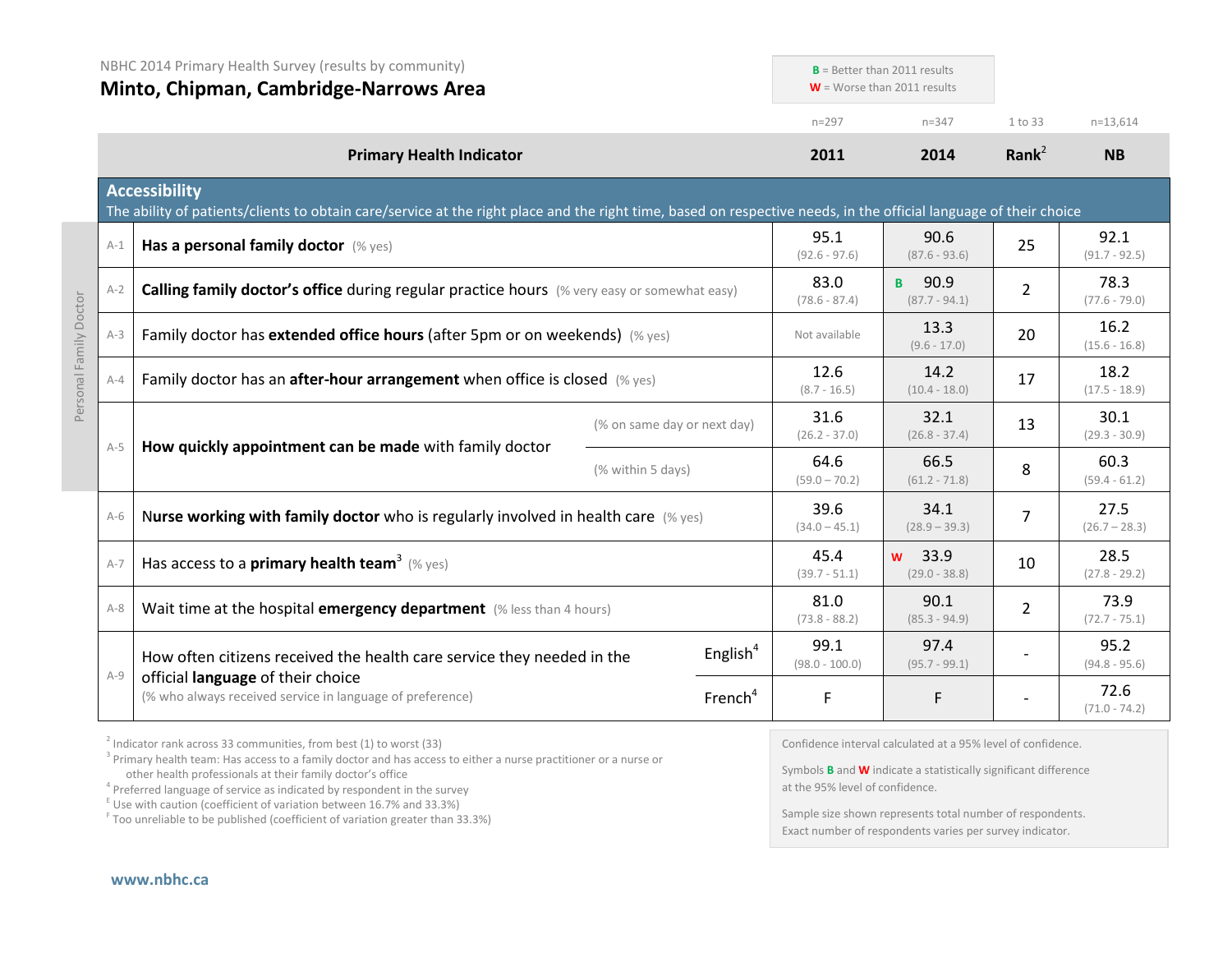|               | NBHC 2014 Primary Health Survey (results by community)<br>Minto, Chipman, Cambridge-Narrows Area                                                                                                                      | $B =$ Better than 2011 results<br>$W =$ Worse than 2011 results |                          |                   |                            |
|---------------|-----------------------------------------------------------------------------------------------------------------------------------------------------------------------------------------------------------------------|-----------------------------------------------------------------|--------------------------|-------------------|----------------------------|
|               |                                                                                                                                                                                                                       | $n = 297$                                                       | $n = 347$                | 1 to 33           | $n=13,614$                 |
|               | <b>Primary Health Indicator</b>                                                                                                                                                                                       | 2011                                                            | 2014                     | Rank <sup>2</sup> | <b>NB</b>                  |
|               | <b>Appropriateness</b><br>Care/service provided is relevant to the patients'/clients' needs and based on established standards                                                                                        |                                                                 |                          |                   |                            |
| $Q-1$         | Adults 65 and over who received their flu shot in the last year $(\%$ yes)                                                                                                                                            | Not available                                                   | 71.7<br>$(64.6 - 78.8)$  | 15                | 70.6<br>$(69.2 - 72.0)$    |
| $Q - 2$       | Adults with one or more of four select chronic health conditions <sup>5</sup> who had<br>measurements for blood pressure in the past 12 months (% yes)                                                                | 97.6<br>$(95.0 - 100.0)$                                        | 98.3<br>$(96.4 - 100.0)$ | $\mathbf{1}$      | 91.3<br>$(90.6 - 92.0)$    |
| $Q-3$         | Adults with one or more of four select chronic health conditions <sup>5</sup> who had<br><b>measurements for cholesterol</b> in the past 12 months (% yes)                                                            | 73.5<br>$(65.8 - 81.1)$                                         | 80.9<br>$(75.0 - 86.8)$  | 8                 | 76.3<br>$(75.2 - 77.4)$    |
| $Q-4$         | Adults with one or more of four select chronic health conditions <sup>5</sup> who had<br><b>measurements for blood sugar in the past 12 months</b> (% yes)                                                            | 73.6<br>$(65.9 - 81.2)$                                         | 77.8<br>$(71.5 - 84.1)$  | 12                | 73.9<br>$(72.8 - 75.0)$    |
| $Q - 5$       | Adults with one or more of four select chronic health conditions <sup>5</sup> who had<br><b>measurements for body weight</b> in the past 12 months (% yes)                                                            | 61.8<br>$(53.4 - 70.1)$                                         | 64.0<br>$(56.8 - 71.2)$  | 9                 | 59.3<br>$(58.0 - 60.6)$    |
| $Q-6$         | How often family doctor helps citizens coordinate the care from other health care<br>providers and places (% always)                                                                                                  | 75.9<br>$(69.4 - 82.3)$                                         | 74.7<br>$(68.7 - 80.7)$  | 8                 | 70.7<br>$(69.7 - 71.7)$    |
|               | <b>Effectiveness</b>                                                                                                                                                                                                  |                                                                 |                          |                   |                            |
| $Q - 7$       | Care/service, intervention or action achieves the desired results<br>Citizens with a chronic health condition <sup>7</sup> who are confident in controlling and managing<br>their health condition (% very confident) | 34.3<br>$(28.1 - 40.5)$                                         | 37.9<br>$(32.2 - 43.6)$  | 26                | 42.2<br>$(41.2 - 43.2)$    |
| <b>Safety</b> | Potential risks of an intervention or the environment are avoided or minimized                                                                                                                                        |                                                                 |                          |                   |                            |
| $Q - 8$       | Citizens with a chronic health condition <sup>7</sup> who know what each of their prescribed<br><b>medications do</b> (% strongly agree)                                                                              | 51.0<br>$(43.8 - 58.2)$                                         | 37.9<br>$(31.7 - 44.1)$  | 23                | 47.7<br>$(46.6 - 48.8)$    |
| $Q - 9$       | Was harmed due to a medical error or mistake as a result of health care services<br>received in the last 12 months (excluding hospital stay) (% yes)                                                                  | $4.1^{E,6}$<br>$(1.9 - 6.3)$                                    | F                        |                   | $2.7^{6}$<br>$(2.4 - 3.0)$ |
|               |                                                                                                                                                                                                                       |                                                                 |                          |                   |                            |

 $^2$  Indicator rank across 33 communities, from best (1) to worst (33)<br>  $^5$  Self-reported by respondent: Diabetes, heart disease, stroke or high blood pressure

<sup>6</sup> For this type of indicator, a "better" result is achieved when the indicator has a "lower" value

<sup>7</sup> Self-reported by respondent: Arthritis, asthma, cancer, chronic pain, depression, diabetes, emphysema or COPD,

gastric reflux (GERD), heart disease, high blood pressure or hypertension, mood disorder other than depression, or stroke E Use with caution (coefficient of variation between 16.7% and 33.3%)

<sup>F</sup> Too unreliable to be published (coefficient of variation greater than 33.3%)

Confidence interval calculated at a 95% level of confidence.

Symbols **B** and **W** indicate a statistically significant difference at the 95% level of confidence.

Sample size shown represents total number of respondents. Exact number of respondents varies per survey indicator.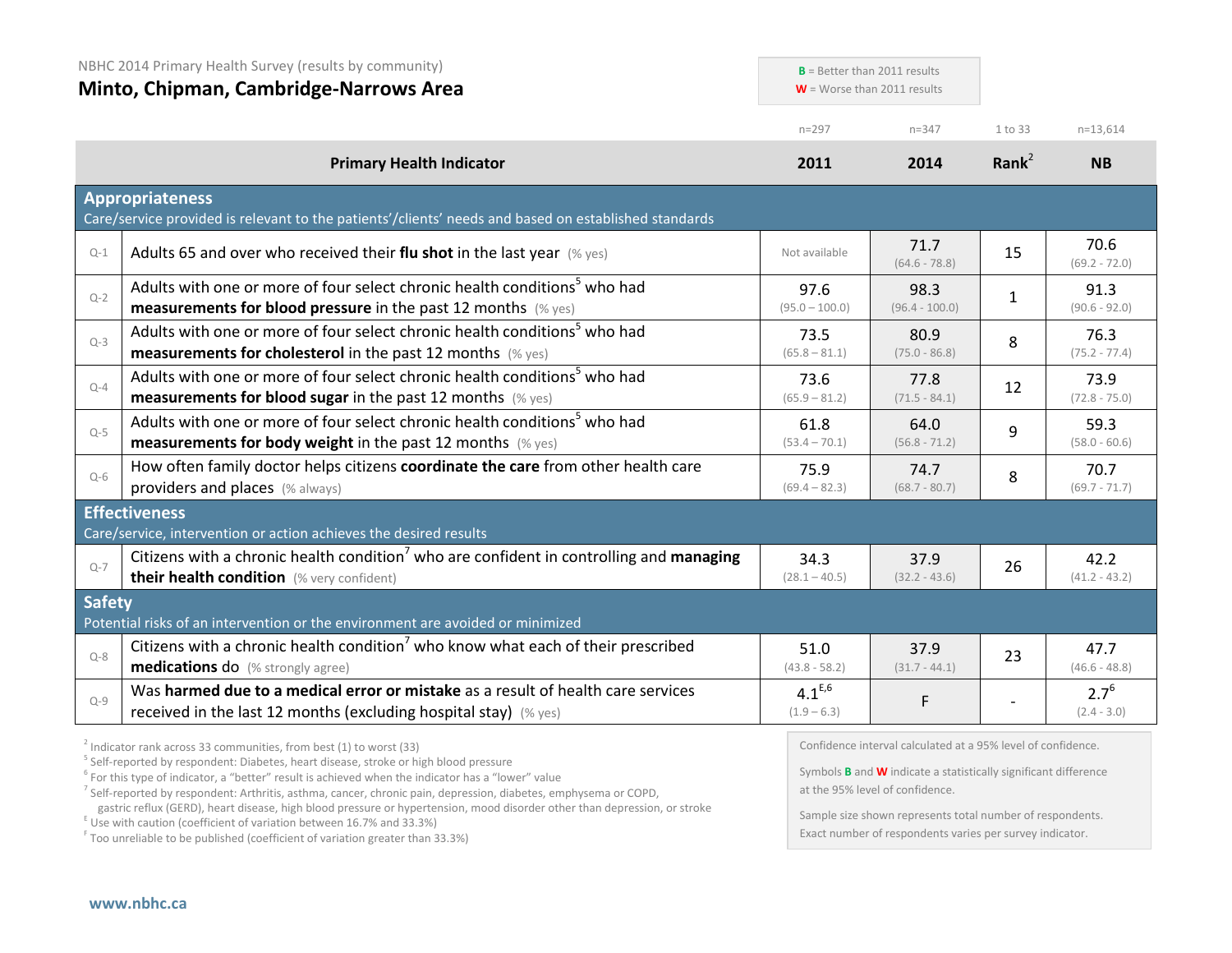NBHC 2014 Primary Health Survey (results by community)

**Minto, Chipman, Cambridge-Narrows Area** n=297 n=347 1 to 33 n=13,614 **Primary Health Indicator 2011 2014 Rank**<sup>2</sup> **NB Efficiency** Achieving the desired results with the most cost-effective use of resources  $_{\text{Q-10}}$  **Model of care used most often** when sick or in need of care from a health professional (% hospital emergency department)  $12.5^{6}$ (8.7 - 16.3)  $8.7^{E,6}$ (5.8 - 11.6)  $14$  11.5<sup>6</sup> (11.0 - 12.0) Q-11 **Has used Tele-Care** or other telephone information lines in the last 12 months (% yes) 7.3<sup>E</sup>  $(4.3 - 10.3)$ 4.8 $E$  $(2.6 - 7.0)$  $29$  7.4 (7.0 - 7.8) **Use of services** Using primary health services in the last 12 months U-1 Visited a **personal family doctor** (% yes) 83.4 (79.2 - 87.6) 81.1 (77.0 - 85.2)  $17$  80.3 (79.6 - 81.0) U-2 Visited a **hospital emergency department** (% yes) 44.1 (38.5 - 49.7) 43.6 (38.5 - 48.7)  $16$  41.3  $(40.5 - 42.1)$ U-3 **Visited a specialist** (% yes) 57.9 (52.8 - 63.0)  $10$  56.4 (55.6 - 57.2) U-4 Visited an **after-hours clinic or a walk-in clinic** (% yes) 20.4  $(15.8 - 25.0)$ 23.5  $(19.1 - 27.9)$  $13$  24.3 (23.6 - 25.0) U-5 Visited an **alternative practitioner** (% yes) Not available 18.6  $(14.6 - 22.6)$  $29$  25.2  $(24.5 - 25.9)$ U-6 Visited a **community health centre** (% yes) 22.5  $(17.7 - 27.3)$ 27.2 (22.6 - 31.8)  $1 \t 6.9$  $(6.5 - 7.3)$  $U$ -7 Used **ambulance services** (% yes) 10.3<sup>E</sup> (6.8 - 13.8)  $9.0<sup>E</sup>$ (6.0 - 12.0)  $7 \t 5.7$  $(5.3 - 6.1)$ U-8 Visited a **nurse practitioner** (% yes) **Fig. 3.5 E** 9.5 E  $(6.5 - 12.5)$  $11$  7.7 (7.3 - 8.1) U-9 Visited a health professional at a **private clinic** (% yes) Not available Not available 21.2  $(17.0 - 25.4)$  $23.7$ (23.0 - 24.4) **B** = Better than 2011 results **W** = Worse than 2011 results

 $2$  Indicator rank across 33 communities. Under "efficiency" the rank is from best (1) to worst (33). Under "use of services" the rank is from highest (1) to lowest (33).

<sup>6</sup> For this type of indicator, a "better" result is achieved when the indicator has a "lower" value E Use with caution (coefficient of variation between 16.7% and 33.3%)

<sup>F</sup> Too unreliable to be published (coefficient of variation greater than 33.3%).

Confidence interval calculated at a 95% level of confidence.

Symbols **B** and **W** indicate a statistically significant difference at the 95% level of confidence.

Sample size shown represents total number of respondents. Exact number of respondents varies per survey indicator.